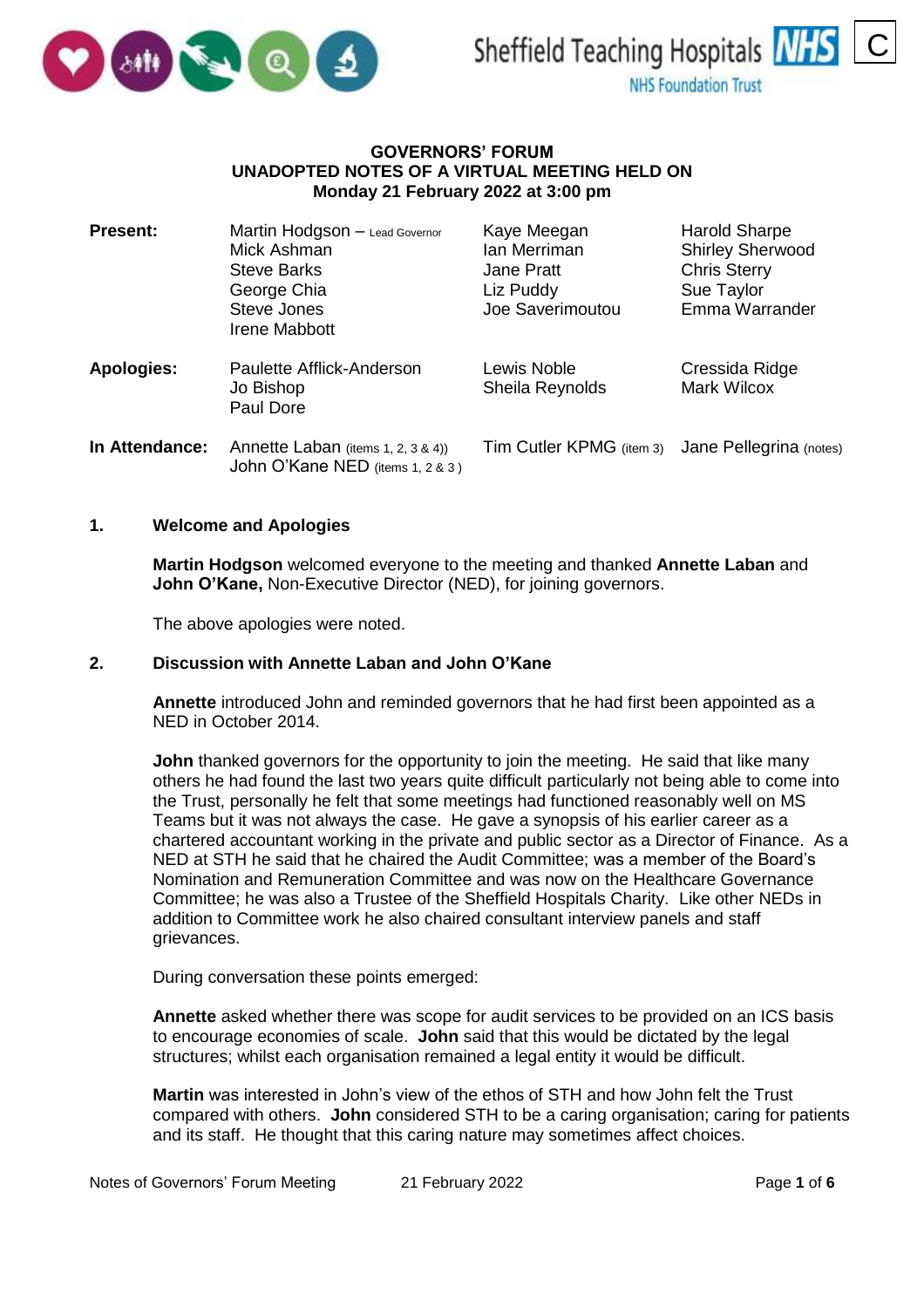**Steve Jones** asked whether the Audit Committee was content with the Trust's risk assessment process and its risk management. **John** said that risk was always a demanding issue and the constantly changing nature of risks was challenging; Covid had made this more so. It was important that the Trust was able to react quickly to new risks. To complement the Audit Committee's consideration of risks and risk assessment the Committee sought to triangulate information from peers and other organisations.

**Steve Barks** asked how NEDs had compensated for not coming onto site. **John** said that this had not been easy. Personally, though it could never compensate for face-to-face meetings, he had sought to make time before/after MS Teams meetings, for example when chairing interview panels, to catch up with staff. John was pleased that it had been announced that NED *back to the floor visits* were going to be reintroduced and he was keen to get back on site. **Martin** commented that this had also been a frustrating time for governors and most were keen to return to a more normal arrangement of face-to-face meetings and visits.

Referring to John's Trusteeship of Sheffield Hospitals Charity **Martin** asked whether STH had been impacted by the recent case of embezzlement that had come to light. **John** said that it had not impacted the Trust.

**Annette** asked what the implications would be of moving away from the foundation trust model towards greater collaboration. For this to work **John** said managing accountability will be paramount.

**Martin** thanked John for the interesting conversation.

## **3. Introducing the Trust's new External Auditors**

**John** reminded governors that KPMG had recently been appointed as the Trust's external auditors and he was pleased to be able to introduce Tim Cutler (KPMG Partner). Tim would be providing governors with an overview of the role of the auditor and their responsibilities.

**Tim Cutler** thanked governors for the opportunity to attend the Forum meeting and shared a slide presentation which is attached to these Notes.

During the discussion that followed the following points emerged:

**Martin** thanked Tim for the informative presentation and asked him what KPMG's interaction with governors would be. **Tim** said that KPMG would be available to governors as required and he hoped to be invited to meet with governors more than once a year at the Council of Governors as had become the norm. KPMG would also welcome the opportunity to come to governor induction sessions to ensure that new governors understood the role of the auditor. **Martin** and **Annette** said that this would be welcomed.

**George Chia** asked whether when looking at *value for money* the auditors were involved in decisions about the remuneration of senior executives. **Tim** said that the auditor did not set levels of remuneration; however they were able to review the processes of the Board Remuneration Committee and to query their sources of information when making decisions.

Continuing the *value for money* theme **Harold Sharpe** queried whether the auditors were in a position to question specific items of expenditure. **Tim** said that they did not audit expenditure per se but the arrangements that management had in place and the processes by which management approved expenditure, for example were the right people approving expenditure and at what level, what safeguarding arrangements were in place.

**Joe Saverimoutou** queried whether it was possible for the auditor to make statements on *value for money* without also looking at and linking this to quality, bearing in mind that the Quality Report was no longer in the auditor's remit. **Tim** said that they reviewed what is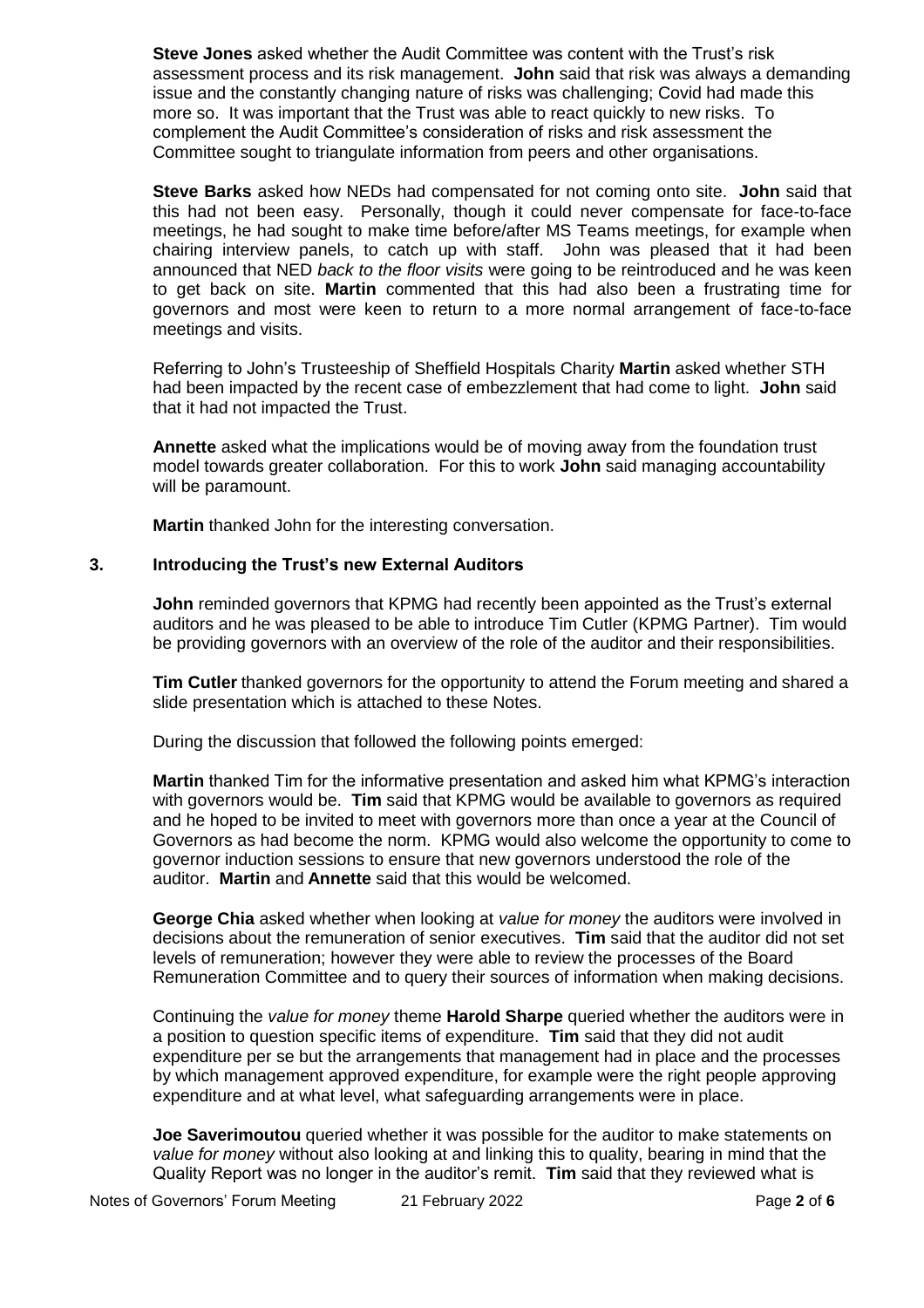involved in making decisions and whether cost savings had clinical sign-off.

**Tim** said that he (or his team) would be happy to come back and talk to governors again if there were specific areas that it was thought useful to discuss.

**Martin** thanked Tim and John for an informative discussion. Tim and John left the meeting at this point.

## **4. Council of Governors Matters**

# **4.1 Council of Governors' Meetings**

## **4.1.1 Review of unadopted Minutes of two CoG meetings on 14 December 2021**

Following review there were no comments on the unadopted draft Minutes.

## **4.1.2 Discussion of Possible Agenda Items for CoG Meeting on 29 March 2022**

Following review of the previously circulated draft CoG Agenda the following points emerged:

**Irene Mabbott** said it was unhelpful when the start time of CoG kept changing in order to fit in with the timings of the Board of Directors meetings. **Martin** said that switching times was inconvenient for governors with caring responsibilities who had to try to make alternative arrangements and it was particularly difficult for staff governors who had to fit CoG meetings around their busy work schedules. It was proposed that a set time be agreed for future meetings rather than continuing to flex round the Board. **Annette** said that she would discuss this with Sandi Carman.

An update from the Freedom To Speak Up Guardians was requested on the March Agenda. **Annette** proposed that this be included under Governors Matters, with Irene Mabbott, Paulette Afflick-Anderson and Liz Puddy speaking to the item.

**Martin** requested that **Michael Harper** provide feedback on the trial of virtual triaging in A&E. **Annette** proposed that Michael be asked to include this information at the end of his presentation at item 6 *Alternative Arrangements for Service Delivery during COVID and Beyond*. **Annette** agreed with this proposal.

Taking account of these matters the content of the proposed Agenda for the March meeting was **APPROVED**.

**ACTION: Jane** to confirm the Agenda with Sandi Carman.

### **4.2 Update from CoG Nomination and Remuneration Committee (NRC)**

As Vice-Chair of the NRC **Steve Barks** provided an update on the Committee's recent business.

The NRC had met once since the last Forum meeting. The main focus of the NRC's work at the moment was the recruitment of a new non-executive director to replace Martin Temple whose one year extension, agreed by the Council of Governors, ended in June 2022.

The executive search agency to be used was Alumni Harvey Nash who had worked successfully with the Trust in some previous senior appointments. The NRC, which consisted of a mix of governors and was chaired by Annette, were meeting with the team put together by Alumni Harvey Nash for this NED appointment to hear how they would be going about ensuring their marketing of the role was diverse and inclusive of often under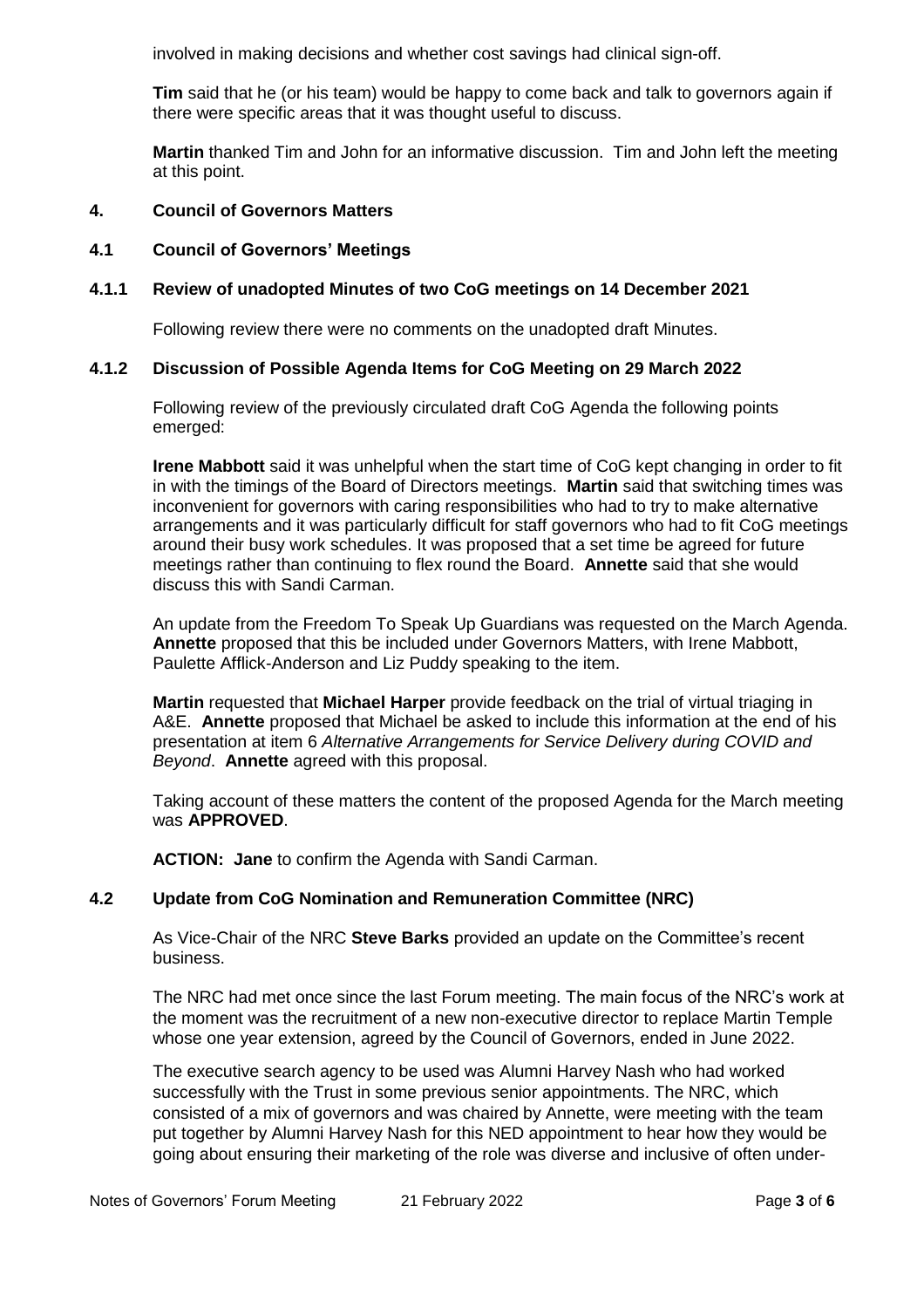represented groups so that there was a top quality field of candidates to select from.

**Steve** said it was important to consider the views of the Council of Governors and he would be emailing a questionnaire to governors in due course.

**Steve** reflected on the important work of the auditors and Audit Committee referred to earlier by John O'Kane. He noted that John's second term of office as a NED came to an end in September 2022 and, cognisant of the need for continuity given the recent appointment of new auditors to the Trust; new financial pressures and the developing landscape of integration, the NRC was currently considering a one year extension of John's term of office, a proposal would be brought to CoG for ratification.

**Annette** left the meeting at this point.

## **5. Governors' Forum Matters**

## **5.1 Notes of the Governors' Forum Meeting held on 18 November 2021 and Matters Arising**

**Martin** referred to the draft Notes of the Forum meeting held on 18 November 2021. Following review the Notes were **AGREED**.

There were no matters arising not covered elsewhere on the Agenda.

#### **5.2 Equality, Diversity and Inclusion (EDI)**

#### **5.2.1 Feedback from EDI Board**

**Joe** said that he and **Martin** currently represented governors on the EDI Board and he went on to update the Forum on the EDI Board's progress.

**Joe** reminded governors that EDI was a statutory obligation with commitments embedded in the NHS Constitution; it was about treating everyone fairly. He said that the Pandemic had highlighted disparities and inequalities in our communities.

Throughout the pandemic Joe said that the EDI Team and the EDI Board had been extremely busy and he highlighted some of the excellent achievements:

- Everything the Trust did had an equality impact assessment
- We now had:
	- New EDI Strategy
	- Behaviour at Work Policy
	- Race Equality Charter
	- EDI education and training sessions/packages and there would be EDI training sessions for governors
		- Reasonable Adjustment Policy
	- Reciprocal Mentoring Programme
	- Deaf Awareness and British Sign Language Training
	- Representative (Diverse) Recruitment Panels
- A Faith Group was being planned but four Staff Network Groups were already meeting:
	- Race Equality and Inclusion
	- Prouder LGBTQ+
	- STH Ability
	- Women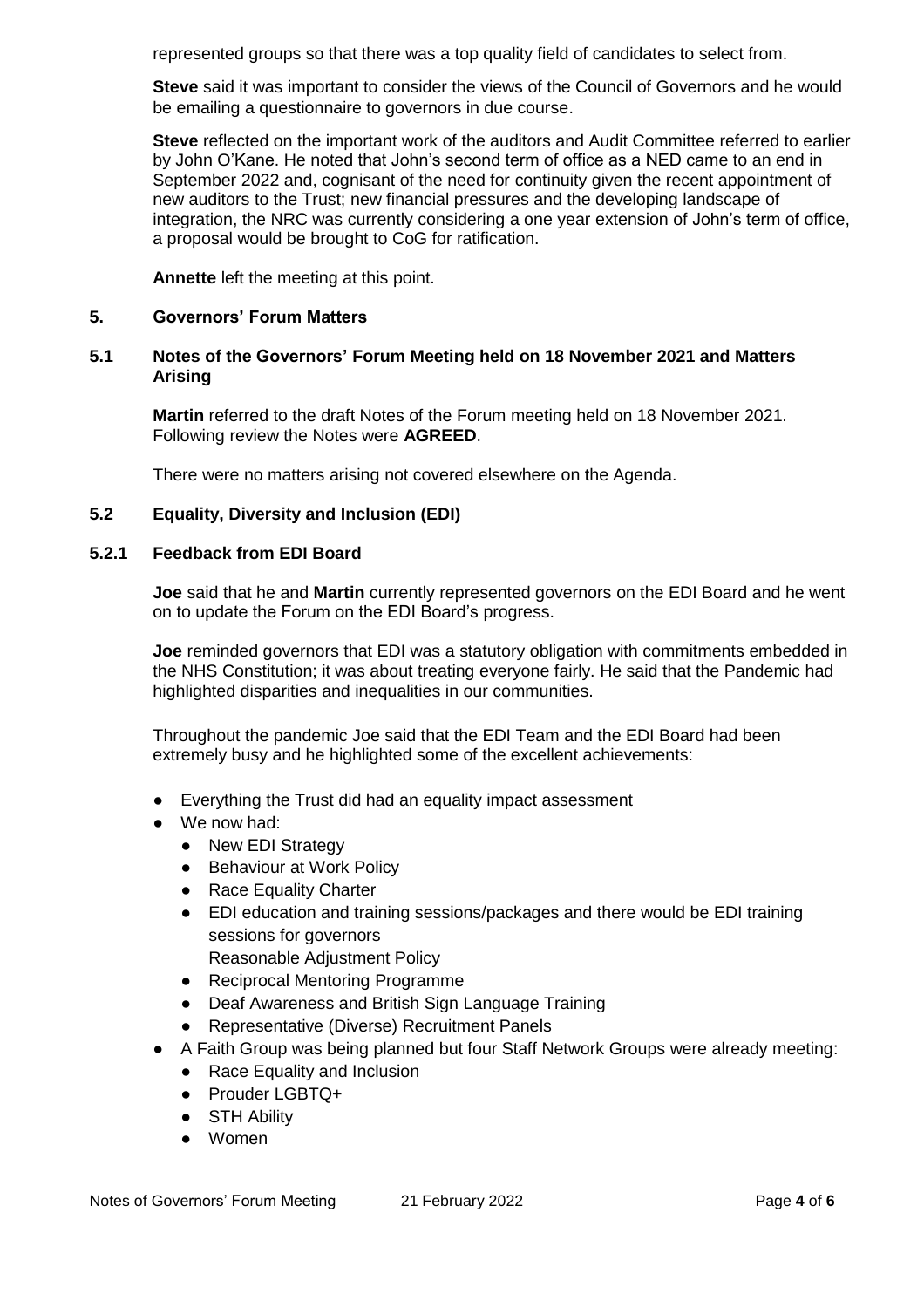The Staff Network Groups had been given the time to do the work and also had some financial and administrative support.

Joe said that this list not exhaustive and he reflected that all this had been achieved during a pandemic, three lockdowns and an unprecedented vaccination programme.

There was a firm, supportive commitment to EDI across the organisation; the executive team had endorsed it and was looking to bringing changes; the establishment of the Staff Network Groups had signaled a clear principle of a bottom up approach and there was a comprehensive implementation plan to bring the policies into reality.

### **5.2.2** Feedback from meeting with Paula Ward and Sally Edwards

**Martin** reported on a meeting that he and Joe had attended with Paula Ward (Head of Organisational Development) and Sally Edwards (Head of EDI). The EDI training agenda had been discussed and Martin and Joe had agreed to assist in rolling this out. Further information would be provided when it became available. He also said that Paula and Sally were keen to discuss how governors could help to take EDI forward and proposed that they be invited, along with a representative from one of the Staff Network Groups, to a session with governors in the near future.

The Forum **AGREED** to hold an EDI session and Jane Pellegrina was asked to liaise with Paula to arrange this.

## **5.3 Proposal for a Governors' Forum Time Out**

**Martin** said that it was timely for governors to consider the purpose; format; outcomes; etc of the Governors' Forum meetings and he proposed holding a Time Out. Although it was highly likely that the session would be held virtually, to encourage and enable input from **all**  governors it was planned to hold some elements of the Time Out in virtual break out 'rooms' which could be facilitated on MS Teams. To stimulate debate a *starter* paper would be shared with everyone in advance of the Time Out. He said that Jane Pellegrina would shortly be circulating some proposed dates/times. To ensure that everyone's views were heard he hoped that as many governors as possible would join the session.

# **5.4 Governors' Involvement in Trust Committee and Workstreams**

**Sue Taylor** said that after nine years she would be completing her final term of office as a public governor representing south west Sheffield on 30 June 2022 and would be stepping down from two Committees:

## **1. Patient Experience Committee (PEC)**

**Sue** had been a member of PEC since 2016; George Chia and Steve Jones were also members. PEC met monthly, currently virtually, and unfortunately during the pandemic a significant number of PEC meetings were cancelled. PEC was a large Committee (around 40 members) chaired by the Deputy Chief Nurse, with attendees including a Deputy Medical Director, Deputy Nurse Directors from all Care Groups; a range of senior managers from across the Trust; representatives from Sheffield Healthwatch and NHS Sheffield CCG and three governors.

PEC contributed to ensuring that patients, their carers and relatives experienced a high standard of care and it also reviewed how patients felt about their experience of the Trust. It looked at the Trust's processes for handling and responding to complaints; oversaw the management of complaints and compliments; ensured there were systems in place to implement improvements as a result of complaints and that any learning was shared across the Trust. PEC was also responsible for supporting the Trust in achieving CQC regulatory